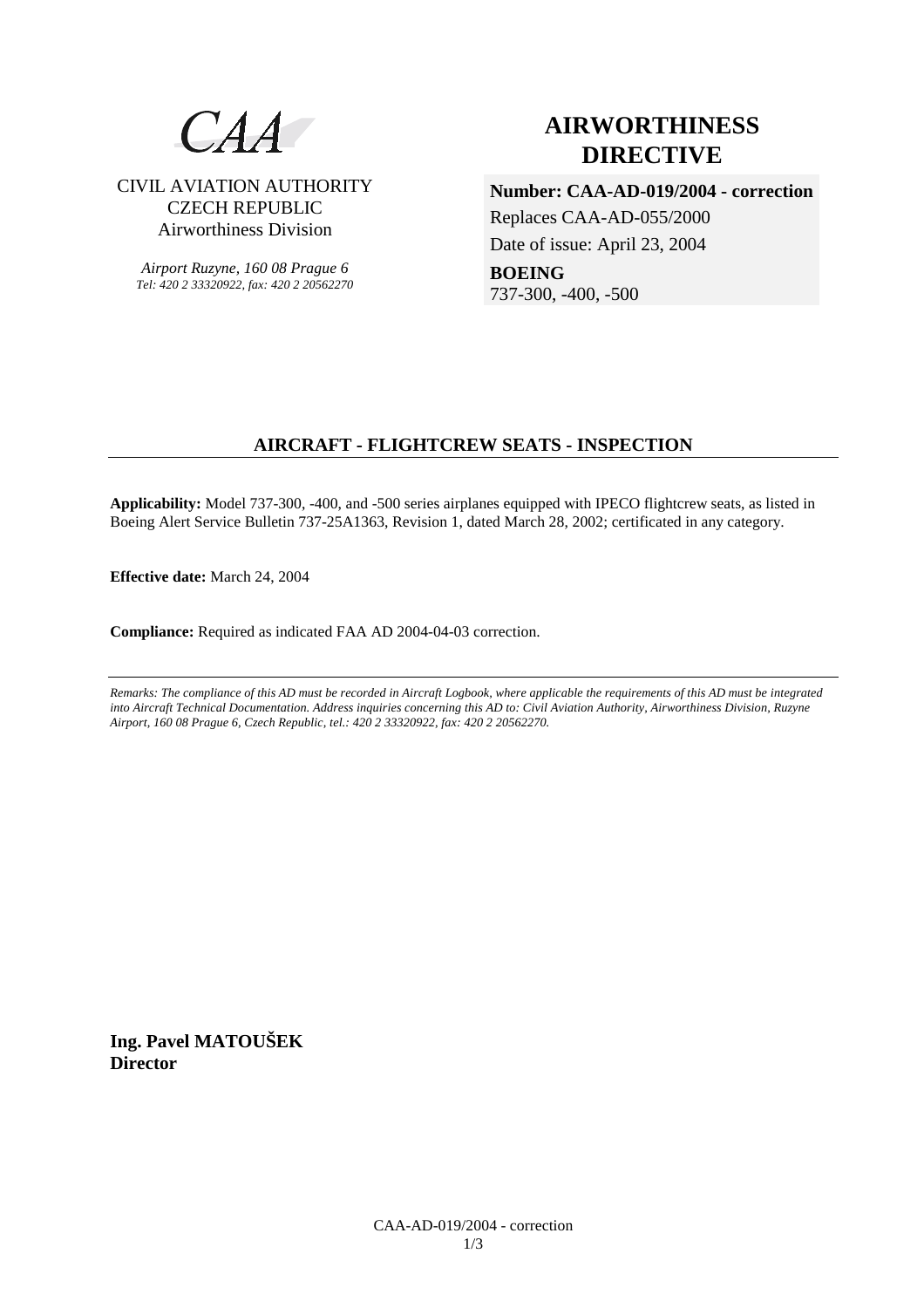**2004-04-03 Boeing**: Amendment 39-13483. Docket 2002-NM-174-AD. Supersedes AD 2000-10-21, Amendment 39-11745.

*Applicability*: Model 737-300, -400, and -500 series airplanes equipped with IPECO flightcrew seats, as listed in Boeing Alert Service Bulletin 737-25A1363, Revision 1, dated March 28, 2002; certificated in any category.

*Compliance*: Required as indicated, unless accomplished previously.

To prevent uncommanded movement of the flightcrew seats during acceleration and take-off of the airplane, which could result in reduced controllability of the airplane, accomplish the following:

## **One-Time Inspection**

(a) Perform a one-time general visual inspection of the seat locks and seat tracks of the flightcrew seats to ensure that the seats lock in position and to verify that lock nuts and bolts of adequate length are installed on the rear track lock bracket, at the applicable time and per the Work Instructions of the applicable service bulletin specified in Table 1 of this AD. Table 1 follows:

#### **Table 1.--Compliance Time/Service Bulletin**

| Airplanes-                                                                                                              | <b>Compliance time-</b>                                                                             | Service bulletin-                                                         |
|-------------------------------------------------------------------------------------------------------------------------|-----------------------------------------------------------------------------------------------------|---------------------------------------------------------------------------|
| For Group 1 airplanes listed in<br>Boeing Alert Service Bulletin 737-<br>25A1363, Revision 1, dated March<br>28, 2002.  | Within 90 days after June 12, 2000<br>(the effective date of AD 2000-10-21,<br>amendment 39-11745). | Boeing Alert Service Bulletin 737-<br>$25A1363$ , dated November 5, 1998. |
| For Group 2 airplanes listed in<br>Boeing Alert Service Bulletin 737-<br>25A1363, Revision 1, dated March<br> 28, 2002. | Within 90 days after the effective date Boeing Alert Service Bulletin 737-<br>of this AD.           | 25A1363, Revision 1, dated March<br>28, 2002.                             |

**Note 1**: For the purposes of this AD, a general visual inspection is defined as: "A visual examination of an interior or exterior area, installation, or assembly to detect obvious damage, failure, or irregularity. This level of inspection is made from within touching distance unless otherwise specified. A mirror may be necessary to enhance visual access to all exposed surfaces in the inspection area. This level of inspection is made under normally available lighting conditions such as daylight, hangar lighting, flashlight, or droplight and may require removal or opening of access panels or doors. Stands, ladders, or platforms may be required to gain proximity to the area being checked."

## **Corrective Action**

(1) If the seat lock pin fully engages in all lock positions of the seat track, and the rear track lock bracket is correctly installed: No further action is required by this AD.

(2) If the seat lock pin does not fully engage in all positions of the seat track, and lock nuts and bolts of adequate length are not installed on the rear track lock bracket: Prior to further flight, install lock nuts and bolts of adequate length on the track lock bracket and verify proper seat movement and seat lock operation, in accordance with the applicable service bulletin.

**Note 2**: Boeing Alert Service Bulletin 737-25A1363, Revision 1, dated March 28, 2002, refers to IPECO Service Bulletin A001-25-47, dated January 13, 1992, as an additional source of service information for accomplishment of the actions required by paragraph (a) of this AD.

# **Actions Accomplished Per Previous Issue of Service Bulletin**

(b) For Group 2 airplanes: Inspections and corrective actions accomplished before the effective date of this AD per Boeing Alert Service Bulletin 737-25A1363, dated November 5, 1998, are considered acceptable for compliance with the corresponding actions specified in this AD.